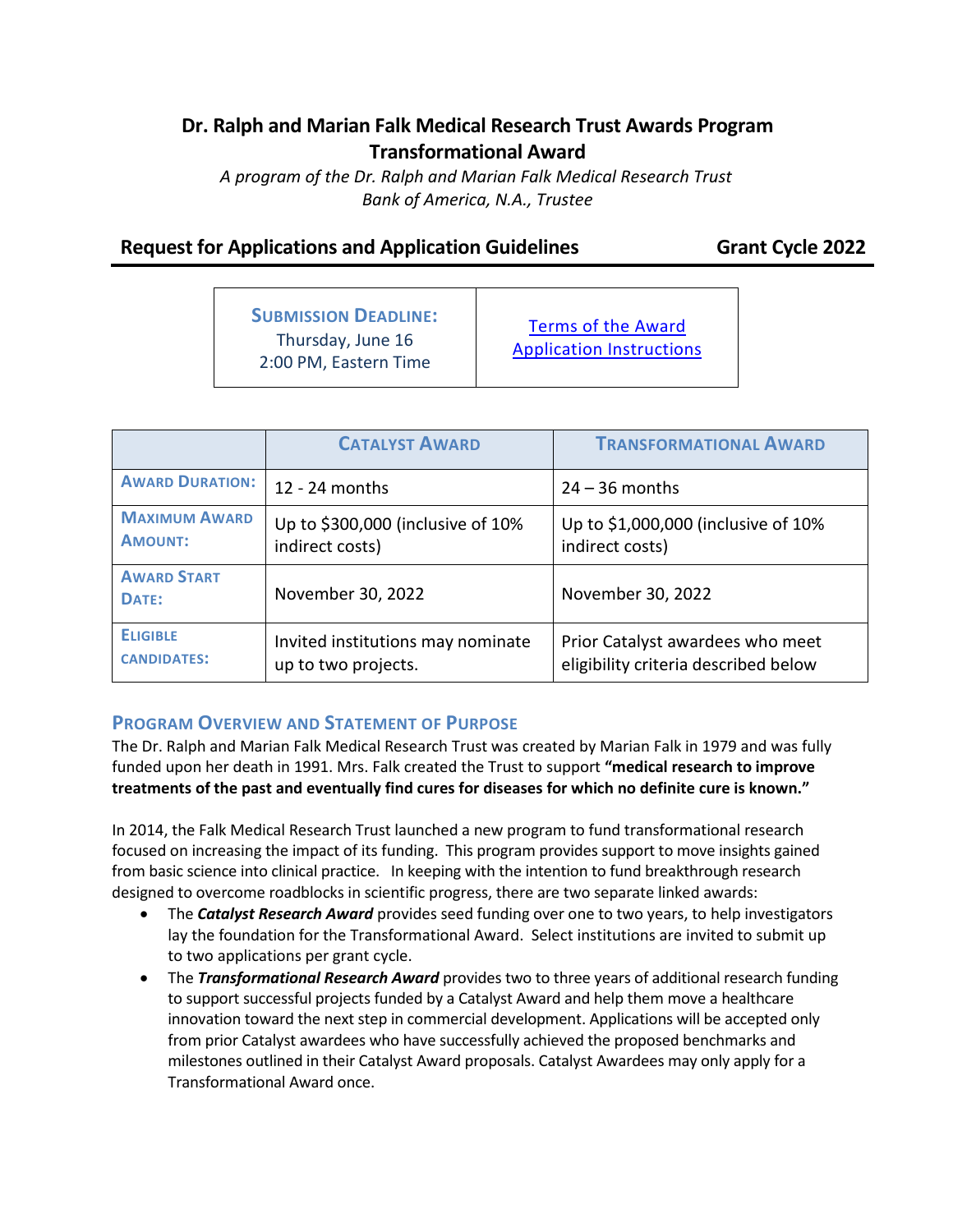The Dr. Ralph and Marian Falk Medical Research Trust Awards Programs are administered by Health Resources in Action (the Administrator), on behalf of the Trustee, Bank of America, N.A. (the Funder). HRiA is a nonprofit public health organization dedicated to promoting individual and community health and health equity through prevention, health promotion, policy, and support of medical research.

## **RESEARCH FOCUS**

This program is designed to support high-risk, high-reward projects that address critical scientific and therapeutic roadblocks. Ifsuccessful, these projects will open new avenues for treating and curing disease. The Program has three principal areas of focus:

- 1. Identification of biological markers of disease activity and progression,
- 2. Identification of targets for therapeutic interventions, and
- 3. Development of therapeutic agents that will disrupt, arrest, or prevent the disease process.

Applications should be responsive to one of the three principal areas of Research Focus and have high translational potential. Proposals that are not responsive to the mission of the Trust will not be reviewed and the nominating institution may be removed from eligibility. Applications must include clear, achievable milestones that will lead to outcomes expected to have high impact on improving the lives of individuals suffering from disease. Applications for clinical trials will not be accepted.

All stages of the translational research pipeline are eligible for Falk funding. Applicants will be asked to make clear in the application which stage of translation the proposal is targeting.

| <b>Early stage</b>    | Early preclinical development from biomarker or target identification and<br>validation to proof of concept up to development of a lead therapeutic                                                                    |
|-----------------------|------------------------------------------------------------------------------------------------------------------------------------------------------------------------------------------------------------------------|
| Late stage            | Lead optimization through drug candidate selection and IND-enabling studies                                                                                                                                            |
| <b>Pre-transition</b> | Late-stage projects that need one or more critical experiments (e.g., lead<br>candidate testing in non-human primates) to satisfy a transition requirement (i.e.,<br>FDA IND filing, venture capital investment, etc.) |

### **TRANSFORMATIONAL AWARD GUIDANCE TO APPLICANTS**

The Transformational Research Award Program will provide two to three years of funding to complete the research program started and supported by the Catalyst Award. Successful applications will summarize the results of their Catalyst Award project and describe the transformative research program that will be conducted and completed within the Transformational Award.

Transformational Awards will be granted based on both scientific merit and having successfully attained the proposed milestones and benchmarks of the Catalyst Award, thus demonstrating its successful execution within the proposed budget and projected timeframe.

*The number of Transformational Awards available will be determined by the Trustee each year, depending on the availability of funds and the merit of the applications received.*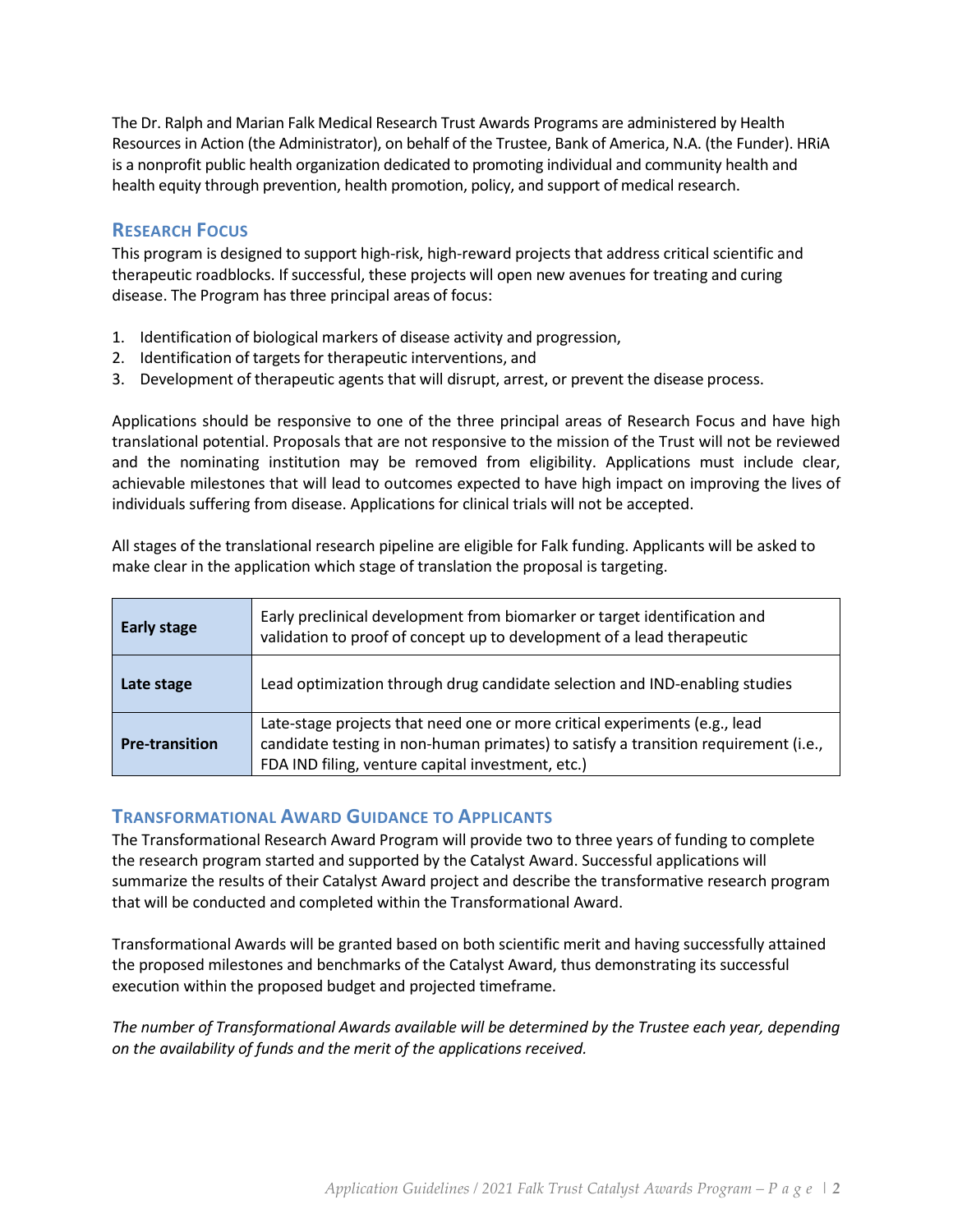## **ELIGIBILITY CRITERIA**

Only Catalyst Awardees are eligible to apply for a Transformational Award.

- Applicants must have a Catalyst Award completion date no earlier than July 1, 2021, and must not previously have applied for a Transformational Award.
- The proposed benchmarks and milestones outlined in the Catalyst Award proposal must have been successfully achieved. To maintain momentum, Catalyst Awardees with grants in progress who have hit their Catalyst milestones and benchmarks earlier than the official end date, or who are clearly on track to hit these, are welcome to apply.
- The administrative lead applicant (Principal Investigator) must hold a full-time faculty appointment.
- PIs and multi-PIs must be independent investigator(s) with demonstrated institutional support and the specialized space and facilities needed to conduct the proposed research.
- Applicants and key personnel may not have funding for a similar project.
- United States citizenship is not required; visa documentation is not required.
- Each PI may submit only one application for a Transformational Award.

### **COLLABORATIONS**

The Trust encourages investigative teams that involve synergistic collaborations between industry, government, academic and disease-advocacy organizations. Collaborations are encouraged to integrate teams horizontally across different disciplines, to involve both PhD and MD researchers, and to integrate teams vertically in terms of investigator seniority.

Collaborations should combine complementary expertise capable of addressing roadblocks and accelerating achievement of critical research objectives. Proposals may extend or apply such ongoing collaborations or establish new ones.

Awards will be made via a contract awarded to a single invited institution responsible for satisfying the administration, performance, and reporting requirement of the contract. Other collaborating organizations, both non-profit and for-profit, may be sub-contracted to the lead institution and must designate a lead principal investigator who is responsible for performance under the contract.

## **KEY PERSONNEL, DEFINITIONS:**

- **Principal Investigator (PI):** One principal investigator (Applicant) must be identified as the lead or administrative PI of the award, who will be responsible for all grant reporting and fiscal management. The lead or administrative PI will be the main contact for budget and reporting management.
- **Multiple Principal Investigators (Multi-PIs):** Multi-PIs may be proposed for projects that involve a team science leadership approach. The application should describe the need and management plan for multiple PI leadership.
- **Collaborators:** Collaborators may share Award funding.

## **DURATION AND AWARD AMOUNT**

We have seen in previous cycles that the duration and award amount of the Falk awards is not always well-matched to the science proposed. For example, while projects in the later stage of translation or based in large well-staffed labs may be well-positioned to begin immediately upon receipt of funding and may progress quickly, other projects at earlier stages and/or based in smaller groups where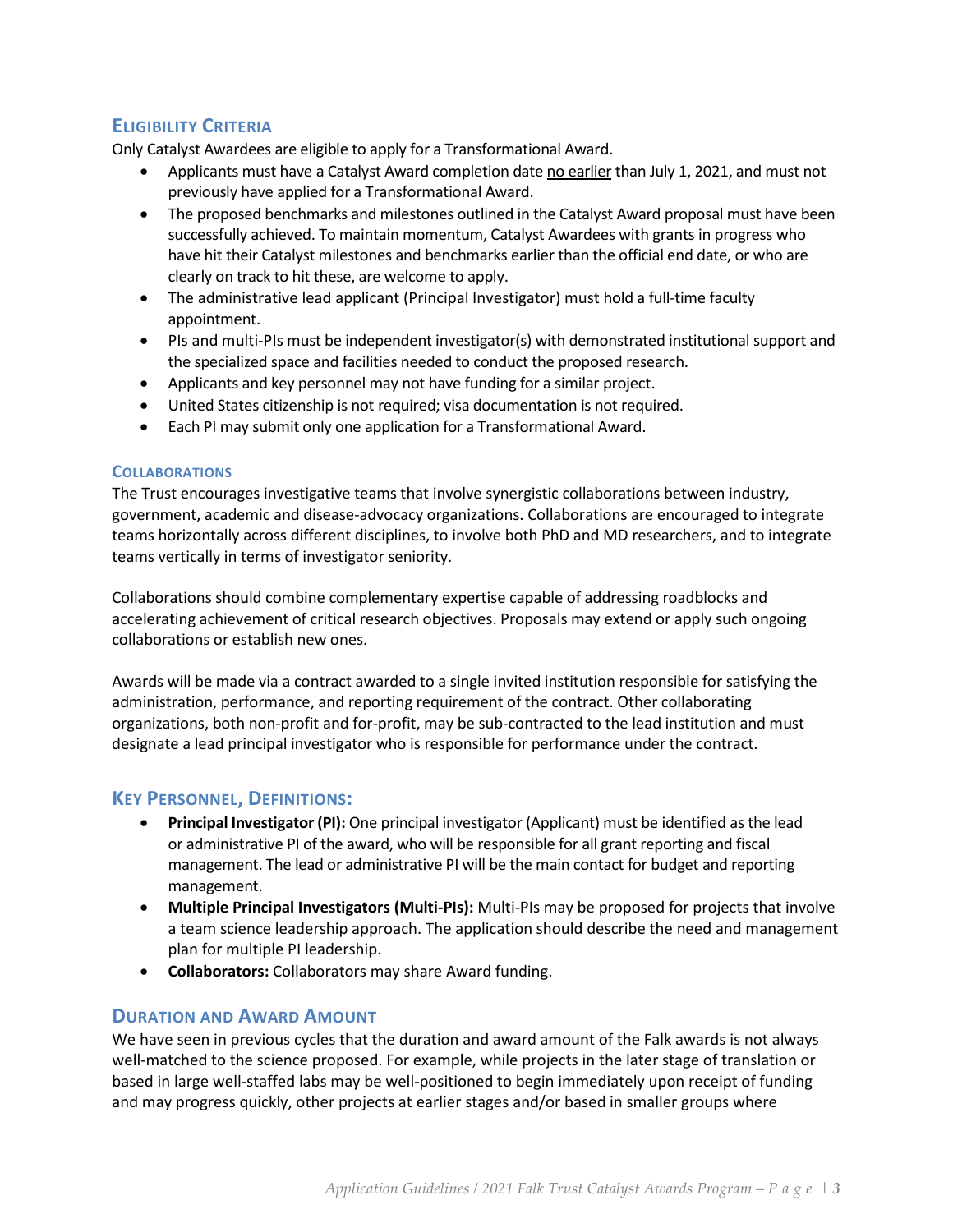additional staff need to be hired sometimes need more time. To address this issue, *we will allow applicants flexibility to select the most appropriate duration and budget for their work, up to the stated limits*.

Given the variety of scientific approaches and types of research that could address the goals of this program, we expect proposals to be of varying duration and cost. Only proposals in which the award duration and budget accurately reflect the needs of the project will advance to the final stage of review. **To ensure the best chance of receiving funding, applicants should request the amount of time and budget that is essential to the proposed research, and clearly justify these choices in the application and budget justification section.** Due to the increased flexibility in the award duration, proposed timelines and milestones should be realistic, and No Cost Extensions will only be approved in exceptional cases.

Falk Catalyst and Transformational funding is intended to support the time-limited project proposed, not the long-term general infrastructure of the institution. If institutions do not have the required equipment to conduct a project, researchers should seek collaborators to help them access it. Plans to purchase equipment with Falk funding will be scrutinized, and equipment requests may be disallowed without opportunity to re-budget.

| <b>Translational</b> | Project moves a basic science insight toward a solution, technique, or tool that  |
|----------------------|-----------------------------------------------------------------------------------|
| <b>Potential</b>     | can be transferred to clinical practice in the near term.                         |
|                      | Transformational Award projects must have achieved their Catalyst Award           |
|                      | benchmarks and milestones and should move an exciting healthcare innovation       |
|                      | toward the next step in commercial development.                                   |
| Impact               | The proposed research project addresses a critical scientific or therapeutic      |
|                      | roadblock, will open a new avenue for treating or curing a disease, and will have |
|                      | high impact on improving the lives of patients, if successful. May be high risk.  |
| Investigative        | The investigative team has the right combination of expertise and high potential  |
| <b>Team</b>          | to successfully carry out the project, and access to necessary infrastructure.    |
|                      | Collaboration with synergistic industry, government, academic, or disease-        |
|                      | advocacy organizations that integrate complementary expertise is an additional,   |
|                      | but not required, positive factor. Completion of the Catalyst project on time and |
|                      | on budget will be considered favorably.                                           |
| Project              | The proposed work is based on sound precedents and a clear rationale.             |
|                      | Objectives are technically feasible. Research methodology is realistic and        |
|                      | sufficiently powered. Requested budget and duration are appropriate for the       |
|                      | research proposed. The application may include or reference a detailed progress   |
|                      | report from the prior Catalyst award, referencing or updating the summary table   |
|                      | from the original application. If unforeseen results resulted in a change in      |
|                      | strategy that led to alterations in the originally proposed research plan, this   |
|                      | should be noted and described.                                                    |

## **REVIEW CRITERIA**

## **PROPOSAL WRITING TIPS**

**Applicants are strongly encouraged to prioritize good grant writing in drafting their applications to maximize their chances of being funded.** The quality of the written proposal is an important factor in the scoring of proposals, in addition to the quality of the science and the team, and the impact the work will have on patients.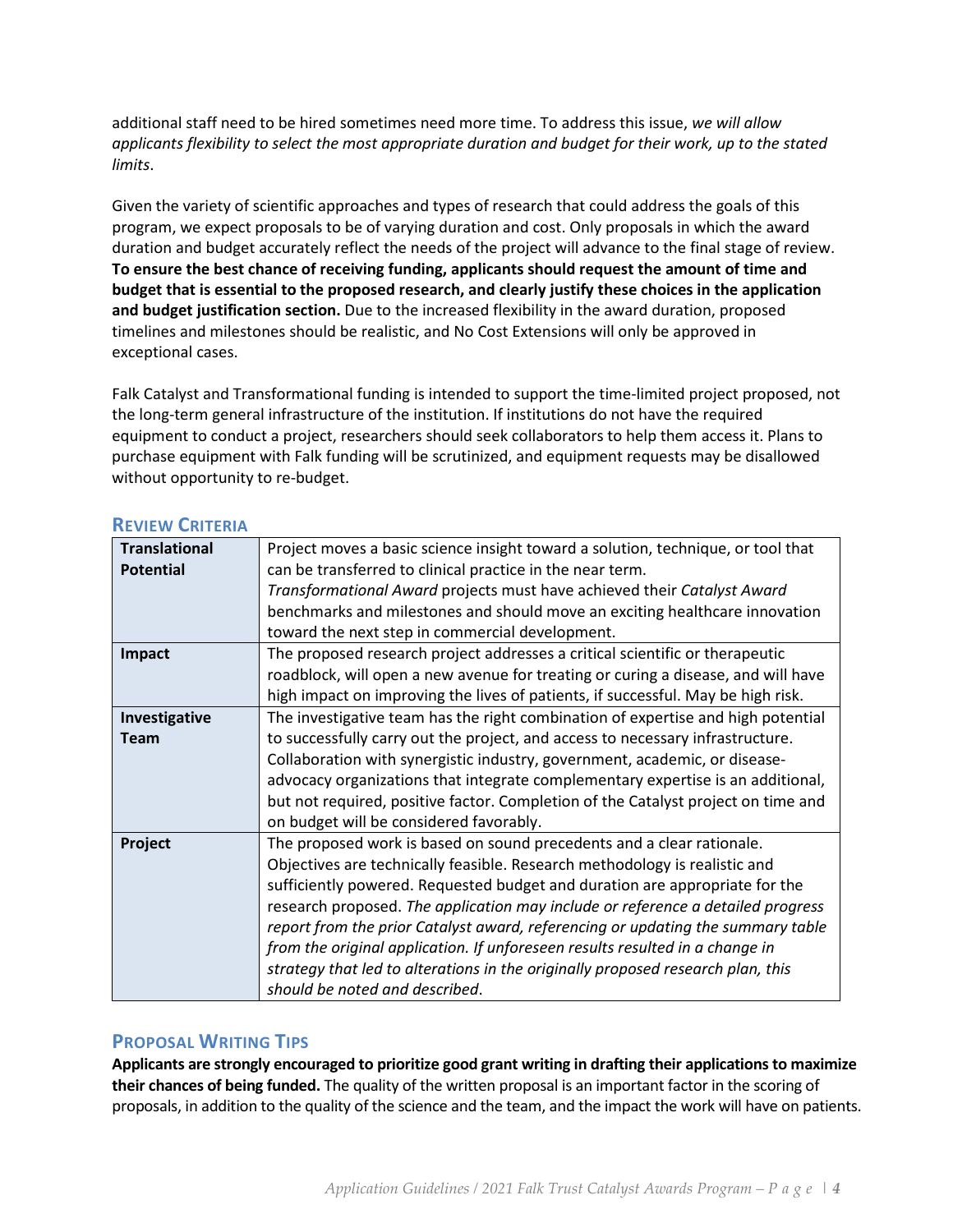The Review Committee is composed of a multi-disciplinary group of professionals such as venture capital investors, biotech executives, and academic researchers, with translational expertise and the ability to assess a wide range of proposal topics. Characteristics of a well-written proposal include the following:

- Main points are communicated clearly and concisely. The big picture of what will be done, why it is important, and how it will advance a project to the next stage of translation is clear.
- The language is understandable to a general scientific audience. When jargon must be used, it is clearly explained, and complex technical points are put in context.
- Concise/essential background, aims, experiments, milestones, and analysis plan are connected using clear logic, and key choices are justified.
- For products that aim to enter a competitive environment, the proposal makes clear how the eventual product will be differentiated in a way that supports commercialization.
- Goals and metrics of success are well-defined.
- The impact of the work and how it will lead to a substantial advance in translational research should be clear.
- Any scientific or budgetary overlap with other current or pending support is clearly described, including a plan to avoid duplication of funding.
- Budgets should reflect the amount needed to conduct the proposed research. The maximum budget should not be requested unless it is genuinely needed.
- The timeline should be feasible, as no cost extensions will only be awarded in exceptional cases.

Applicants are encouraged to seek feedback on their proposals within their institutions and externally. Examples of successful proposals can be found in the grant-writing tip sheets for NIH research grants. Institutions and colleagues may also be willing to provide examples of well-written and successful grant applications.

## **Suggested resources:**

Secrets to Writing a Winning Grant[: https://www.nature.com/articles/d41586-019-03914-5](https://www.nature.com/articles/d41586-019-03914-5) NIH grant writing tips:

<https://www.nlm.nih.gov/ep/Tutorial.html>

<https://www.nimh.nih.gov/funding/grant-writing-and-application-process/grant-writing-tips.shtml> [https://grants.nih.gov/grants/how-to-apply-application-guide/format-and-write/write-your](https://grants.nih.gov/grants/how-to-apply-application-guide/format-and-write/write-your-application.htm#Important%20Writing%20Tips)[application.htm#Important%20Writing%20Tips](https://grants.nih.gov/grants/how-to-apply-application-guide/format-and-write/write-your-application.htm#Important%20Writing%20Tips)

## **NOTIFICATION SCHEDULE:**

Final notification to applicants will occur in mid-October for the November 30<sup>th</sup> funding start date. Applicant ranking and scores will not be provided. Key points from reviewer feedback will be provided.

<span id="page-4-0"></span>

| <b>Historical Statistics</b>             |    | 2020 | 2019 | 2018 2017 |    | 2016 | 2015 |  |  |
|------------------------------------------|----|------|------|-----------|----|------|------|--|--|
| <b>Catalyst Submissions</b>              |    | 44   | 43   | 35        | 40 | 40   | 44   |  |  |
| <b>Catalyst Award Recipients</b>         | 16 | 11   | 12   | 11        | 10 | 10   |      |  |  |
| <b>Transformational Submissions</b>      |    | 6    | a    | 10        |    | 6    |      |  |  |
| <b>Transformational Award Recipients</b> | 3  |      |      |           |    |      |      |  |  |

## **HISTORICAL SUCCESS RATE:**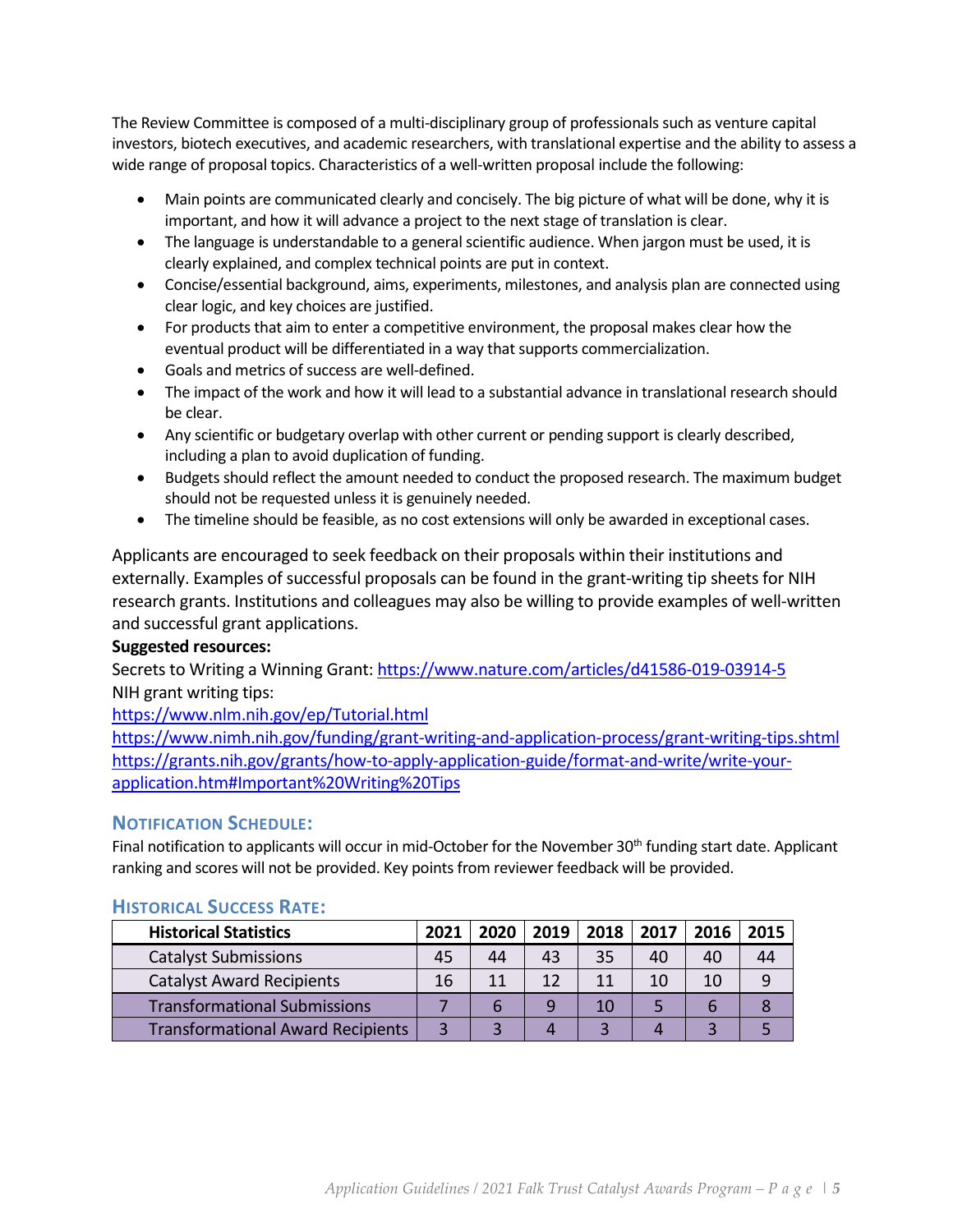# **Terms of the Award**

**Award Amount and Funding Period**: Awards are made according to the stated schedule. Recipients may postpone the start date for up to three (3) months without an approval, but the revised date must be noted either on the signature page of this Agreement or by an email notification to the Administrator. Longer delays must be approved by the Administrator. A delayed start date will not reduce the total award period but will adjust the schedule out to include the entire period.

Awards are made to non-profit academic, medical, non-governmental, or research institutions within the United States on behalf of the Recipients. The Institution is responsible for the administrative and financial management of the Project, including any subcontracts, and maintaining adequate supporting records and receipts of expenditures.

**COVID-19 Related Research Disturbances:** Upon award funding recommendation notification, the Recipient or recommended principal investigator ("PI") if not the Recipient and the Institution shall confirm that the Recipient's laboratory (and any laboratories/facilities/staff included in the proposed Project) will be operational, and able to start the work described in the Project's research proposal by funding start date or within the standard three (3) month delayed start timeframe. Start dates beyond the three (3) month timeframe will be considered with assurances from the Institution.

**Institutional Assurances**: Recipients must adhere to all federal, state, and local regulations regarding the use of human subjects, animals, radioactive or hazardous materials, and recombinant DNA in this Project. It is the responsibility of the Recipient's Institution to ensure that all approvals (IRB, IACUC, other) are in place prior to releasing any award funds. The confirmation of the representative of the Institution on the application forms confirms this oversight.

**Liability:** Each party shall be responsible for its negligent acts or omissions and the negligent acts or omissions of its employees, officers, agents, or directors, to the extent allowed by law.

**Research Misconduct:** Institution certifies that it has established administrative policies as required by Public Health Service Policies on Research Misconduct, 42 CFR § 93, and will comply with the policies and requirements (collectively, the "Policy") set forth therein. In the unlikely event that a Recipient is involved in an investigation of research and/or financial misconduct directly related to the Project, he or she will be subject to the procedures in place at the Institution as applicable. According to the Policy, research misconduct is defined as the "fabrication, falsification, or plagiarism in proposing, performing, or reviewing research, or in reporting research results. It does not include honest error or difference of opinion."

To the extent legally permissible, the Institution must notify the Administrator of a finding of research and/or financial misconduct related to the Project. Research misconduct may affect the Recipient's continued eligibility for support for the Project.

**Other Funding:** Neither the Institution nor the Recipient will accept funding from another source which will result in an overlap of funding for this Project or result in greater than 100% effort of the Recipient or Key Personnel. The Institution and the Recipient are responsible for determining whether acceptance of this award will jeopardize support they may receive from other sources and ensuring that the Recipient has the capacity required to perform the Project within the proposed timeline. The Recipient will immediately report to the Administrator any additional funding available for activities related to this Project.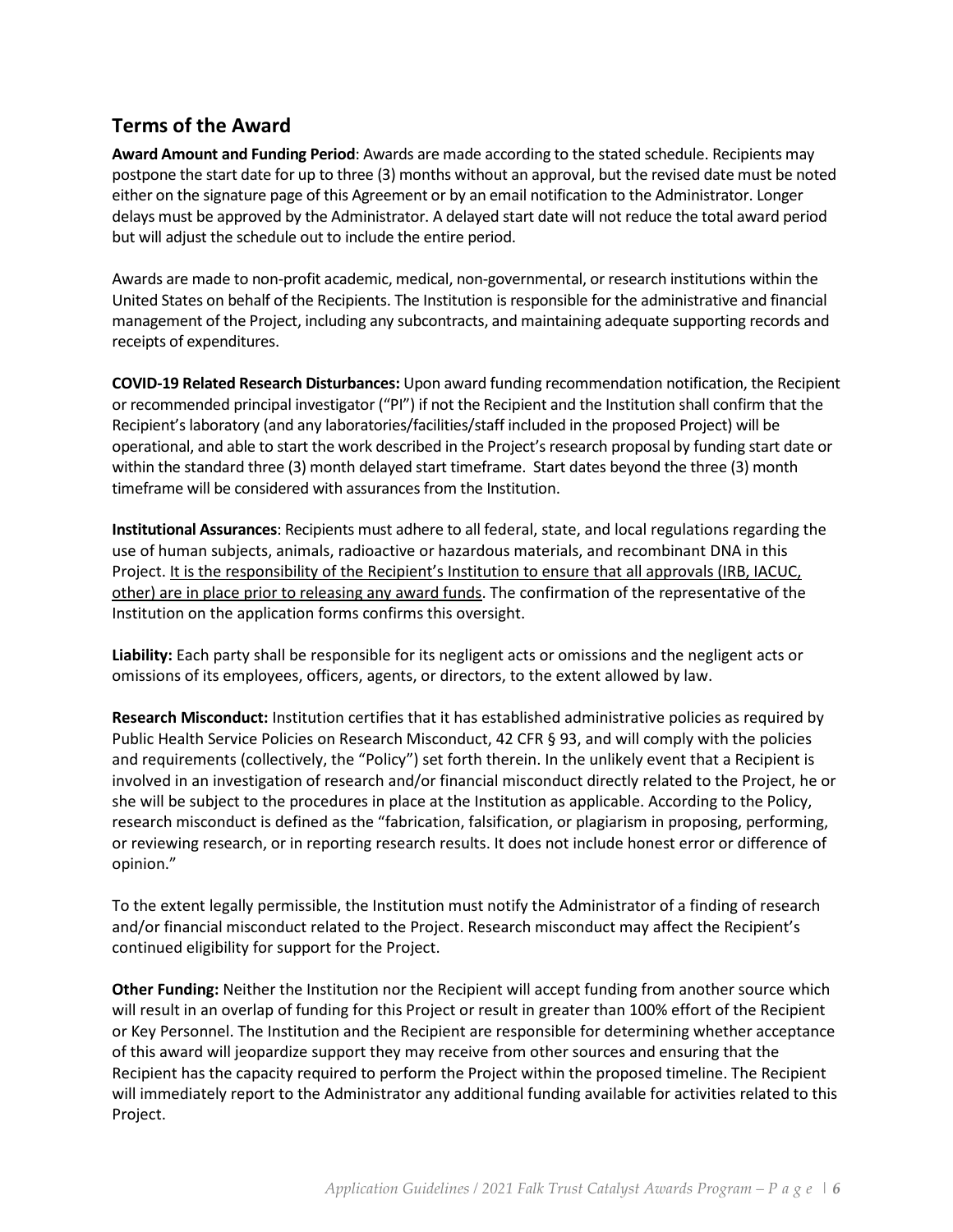**Use of the Award Funds:** The laws of the United States place certain restrictions on the way funds awarded by charitable trusts and foundations may be expended. **Award funds and any interest earned may be used only for the research project and budget as submitted in the Recipient's Project proposal**. Funds may not be expended for any other purpose without the prior written approval of the Administrator.

The Recipient Institution must exercise proper stewardship over award funds and ensure that costs charged to the award are allowable, allocable, reasonable, necessary, and consistently applied in line with the Project's accepted proposal and budget. The Institution shall be liable for reimbursement to the Funder of any award funds associated with any inappropriate or unauthorized expenditures or fraudulent or improper conduct involving the use of award funds. The grant monies which have been awarded, including any interest earned therein, may only be used for the purposes stated in this Agreement.

Expenses eligible for support include the Recipient's salary and fringe benefits; salaries and fringe benefits of personnel essential to the Project for only their work as it directly relates to the Project; publication of scientific data; travel to scientific meetings; laboratory and data processing supplies; and other direct expenses such as equipment essential to the Project. Award funds may only be used for salaries in proportion to the percent effort on the Project. However, percent effort may exceed the percent of total remuneration requested.

Funds may not be used for new construction, the renovation of existing facilities, fundraising projects, or endowments. Funds may not be used for any political activity, accumulated deficits, or for any other purpose prohibited by the Internal Revenue Service Code. Funds awarded for the direct costs of the Project may not be used for general operating costs. Research-related expenses not directly related to the Project, general office supplies, individual institutional administrative charges in addition to indirect costs (e.g. telephone, other electronic communication, IT network), professional membership dues, and pre-award charges are **not** allowable expenses.

**Indirect Costs** (institutional overhead): Indirect costs may not exceed 10% of direct costs. In instances where there is a subcontract, the combined dollar amount for indirects taken by both the Recipient Institution and the contracting institution may not exceed total allowed indirects of the accepted budget.

**Re-Budgeting**: Expenditures are expected to be within reasonable range of the Project budget as accepted by the Administrator. All requests for re-budgeting or reallocation of grant funds over \$20,000 must be clearly justified in the annual financial report or conveyed in an update to the report to the Administrator a minimum of thirty (30) days prior to the requested effective date of change. The request must include the current allocation of resources along with specific detail and justification for the reallocation. If the Institution makes a request for re-budgeting or reallocation outside of the annual progress reporting process, Institution must contact Program Staff to obtain the required forms.

**Financial Responsibilities of Award Recipient Institution**: The Institution will keep systematic records of all expenditures relating to the Project. Vouchers consisting of bills, invoices, cancelled checks, receipts, etc. will be retained by the Institution for three (3) years after the close of the award period and will be available for inspection by representatives of Funder during normal business hours and upon reasonable notice throughout this period. The Funder may, at their expense, examine, audit, or have audited the records of the Institution insofar as they relate to Project activities supported by this award.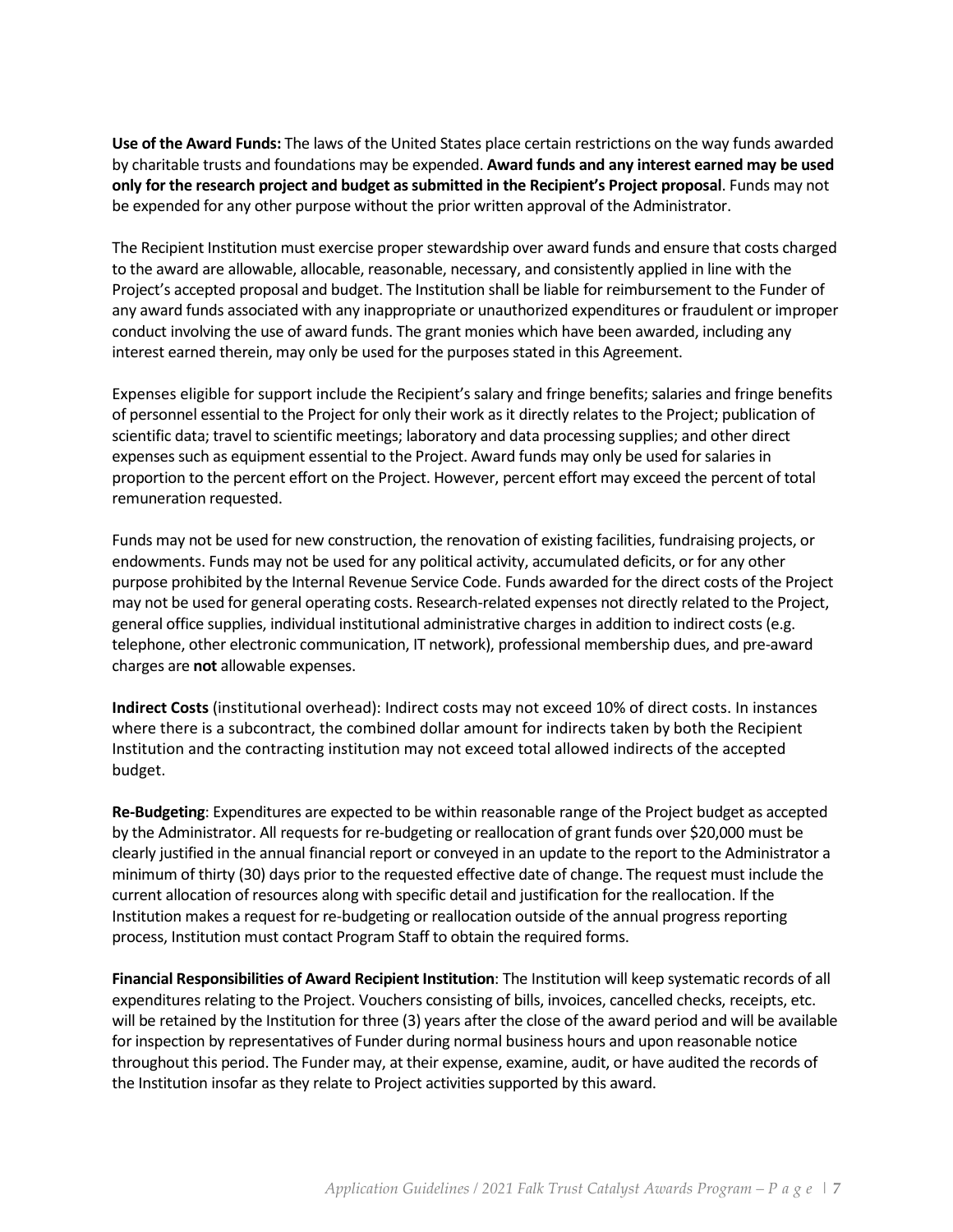**Carry Forward of Funds**: All requests to carry forward unspent funding from one year's budget to the next must be clearly justified in the annual financial report. Amounts greater than \$50,000 will be scrutinized and may be disallowed if adequate justification is not provided.

**No-Cost Extension (NCE)**: A no-cost extension for up to twelve (12) months may be granted upon receipt and approval of a no-cost extension request. The NCE request form must be submitted between 30 and 90 days prior to the end of the award period. Incomplete forms will not be processed. The NCE request form includes a section for justifying the extension, the unexpended balance, and a timeline for expenditure of the remaining funds. A final scientific report is due at the completion of the extension period. Any portion of the award not expended at the conclusion of the extended period must be returned to the Administrator within sixty (60) days. *Due to the increased flexibility given to applicants beginning in 2021 regarding the award duration, for awards beginning in 2021 and subsequent years, NCEs will only be granted in exceptional circumstances.*

**Changes in Award Status:** Any changes in the Project's research design including changes to/omission of specific aims described in the Recipient's accepted Project proposal require a formal written request and prior approval before implementation. Changing of Project plans without prior approval may result in the suspension of payments, early termination of the award, and/or reimbursement to the Funder of any expended or unexpended funds. Any change in percent effort of the Recipient, or other personnel providing a substantial intellectual contribution to the Project (collectively, the "Key Personnel") requires prior written request and approval. Requests should include the reason for the change and a description of how the change will affect the scope of work, implementation, and timeline of the Project. All requests for changes to the Project design, aims, or percent effort of the Recipient or Key Personnel must be received by the Administrator at least thirty (30) days prior to the desired effective date of the change.

**Transfer or Termination of Award**: Awards are made to the Institution where the named Recipient is conducting research. If the Recipient plans on moving to another non-profit academic, medical, nongovernmental or research institution during the award period, Recipient will notify and seek approval from the Administrator to continue the Project at the Recipient's new institution. If approved, the Institution will return unexpended Project funds, subject to allowable costs and non-cancelable obligations, to the Administrator to coordinate the transfer of unexpended funds to the new institution.

In the event of early termination of this Agreement, for any reason, Institution will be reimbursed for allowable costs and non-cancellable obligations incurred prior to the date of termination.

If the Recipient is not continuing the Project in another nonprofit research setting, the award will be canceled, and unused funds must be returned within sixty (60) days. Transfer of the award to another PI, if applicable, is not permitted. Disposition of and title to any equipment purchased by the Recipient with award funds will be evaluated on a case-by-case basis. If the Project is terminated for any reason, any unused funds, subject to allowable costs and non-cancelable commitments incurred in the performance of the Project but not yet paid for, must be returned to the Administrator within sixty (60) days. Performance under this Agreement may be terminated by either party upon thirty (30) days written notice to the other.

It is the responsibility of the Recipient as well as the Institution to notify the Administrator of any change in employment status of the Recipient in a timely manner and usually not less than thirty (30) days prior to such change.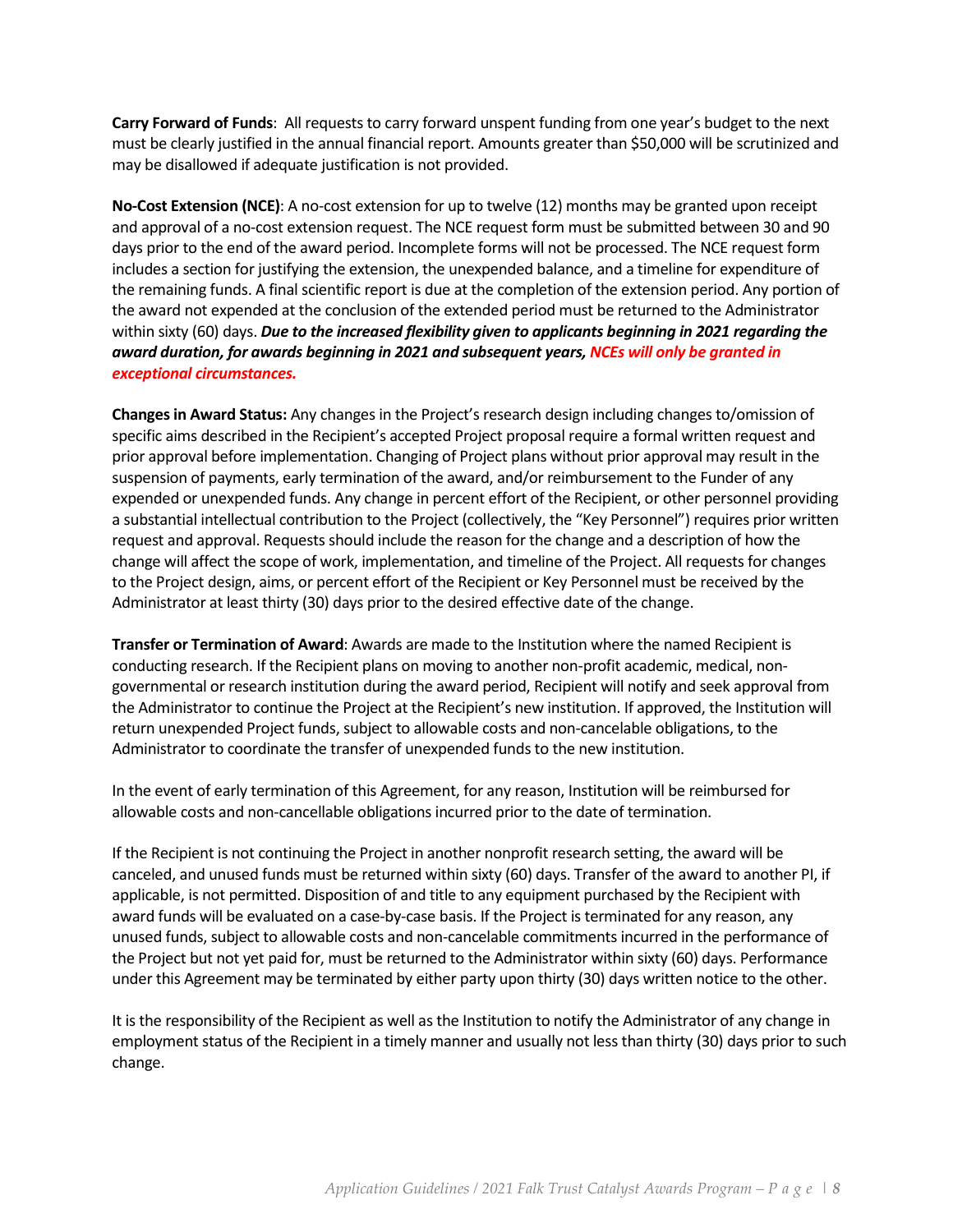**Unused Funds and Reversion**: Should any of the following events occur, the Administrator, on behalf of the Funder, may demand repayment of all unexpended portions of the award; moreover, all unpaid installments may be cancelled. The Institution is also required to give written notice if there is a change in the Institution's status as noted below.

- A determination, preliminary or otherwise, is made by the United States Internal Revenue Service that the award does not constitute a qualifying distribution.
- **The Institution fails to perform any of its duties, in the judgment of the Funder, the Administrator,** or its Scientific Review Committee, required by this Agreement. In such cases, the Administrator shall provide no less than thirty (30) days termination notice in writing to the Institution, upon which the Institution shall have an additional thirty (30) days following receipt of such notice within which to cure any deemed failures.
- The Institution ceases to be exempt from income taxes under the Internal Revenue Service Code or becomes a private foundation.
- There is a material change in the purpose, character, or method of operation of the Institution such as to jeopardize its tax status.

**Unexpended Funds**: Any unspent funds remaining at the close of an extended Project period must be returned to the Administrator within sixty (60) days.

**Medical and Family Leave:** The Recipient may continue to expend any award funds allocated to salary during medical or parental leave consistent with the Institution's policies.

**Reporting Requirements and Payment Schedules**: Final scientific and financial reports are due sixty (60) days following conclusion of the award period. Progress reports are due six (6) months after the award start date for one-year awards and on September 30 for multi-year awards, regardless of award start date. The Recipient will receive access to the required online report forms by email approximately three (3) weeks prior to their due dates. It is the responsibility of the Recipient to email the financial report form to the Institution's Financial Officer and ensure that the Administrator receives this completed form. The Funder and Administrator reserve the right to place a hold on funds where the Recipient is non-compliant with these reporting requirements.

Requests for a no-cost extension or re-budgeting should be made to the Administrator a minimum of thirty (30) days and a maximum of ninety (90) days prior to requested effective date of change. In cases where an extension has been granted, Recipients may be required to file an interim status report.

**Patents, Copyright, and Intellectual Property:** The Recipient should follow the Institution's policies regarding discoveries or any other intellectual property that results from research conducted under this Project. Neither the Administrator nor the Funder of this Project will retain any rights to intellectual property including patents, copyrights, trademarks, or other proprietary rights that result from the Project.

**Confidentiality and Third-Party Release:** Application materials as well as scientific progress and final reports are considered confidential. The Administrator engages third parties who have the necessary expertise to review the submitted materials and evaluate each project. Although the Administrator endeavors to protect the confidentiality of the reports by requiring reviewers to sign confidentiality agreements, confidentiality cannot be guaranteed. The Administrator and the Funder are not responsible for any consequences resulting from the disclosure of the content of these materials to such third parties.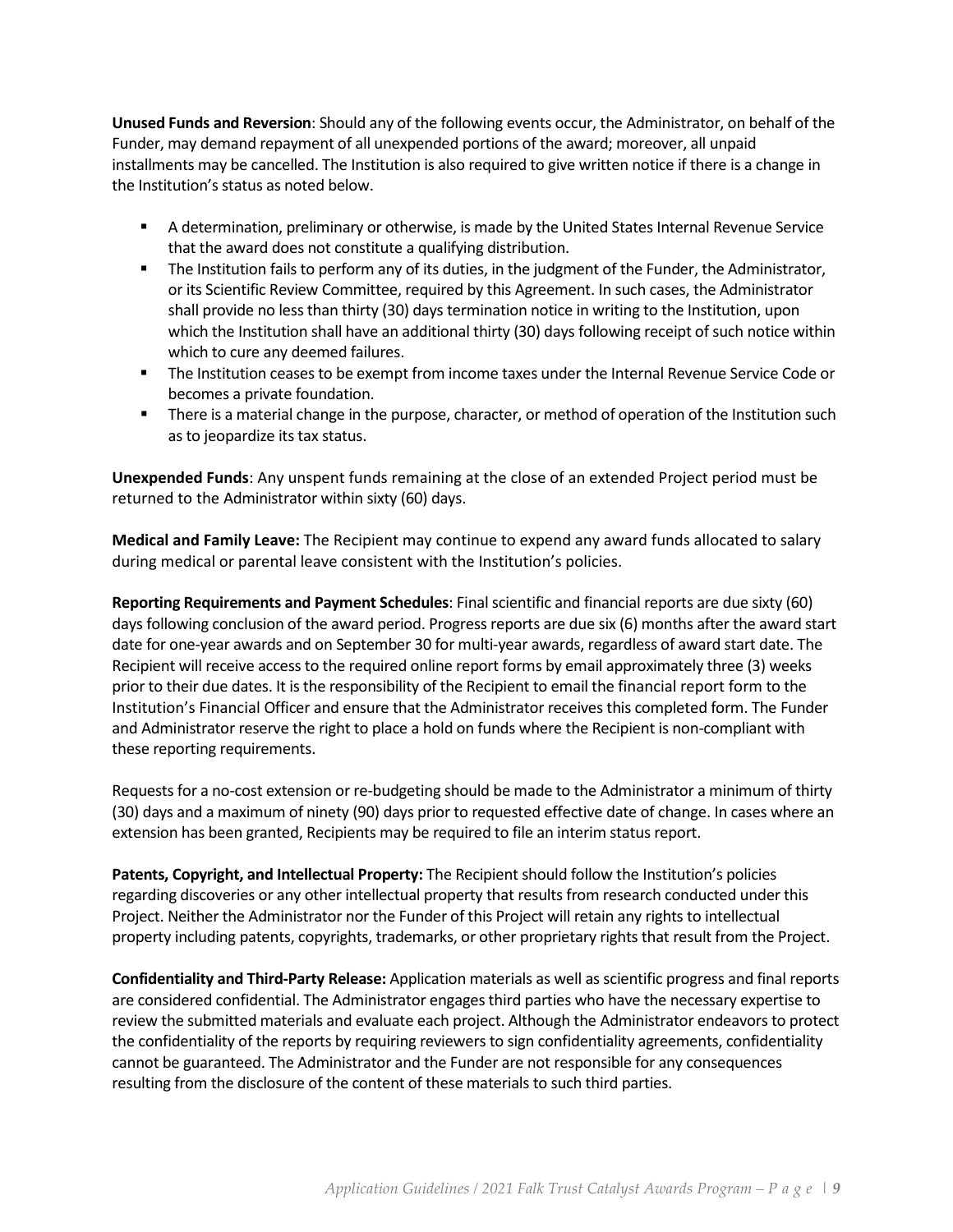The Administrator and the Funder reserve the right to public acknowledgement of Project information (Recipient Name, Institution, Project title and research summary). This information will be made available through the website of the Administrator (www.tmfgrants.org/Falk) and may be posted on other affiliated organization websites, publicly accessible databases of privately funded awards, or published in print form or other media. As noted in the application guidelines, the Project summary submitted with the application will be posted on the Administrator's website if the Project is funded

**Scientific Poster Sessions and Events:** The Recipient is expected to share research findings in a timely manner through professional meetings and/or publications.

**Acknowledgements**: Professional publications or presentations resulting from Project work supported by the award must acknowledge**,** the **Dr. Ralph and Marian Falk Medical Research Trust, Bank of America, Private Bank.**

**Post Award:** Recipient shall make good faith efforts to respond to the Administrator's reasonable requests for information on his/her research progress, new position, affiliation, or contact information (especially email address) following the award period. The Recipient may be requested to provide a current Biosketch or update information in an online database. The Recipient understands that this obligation survives the award period.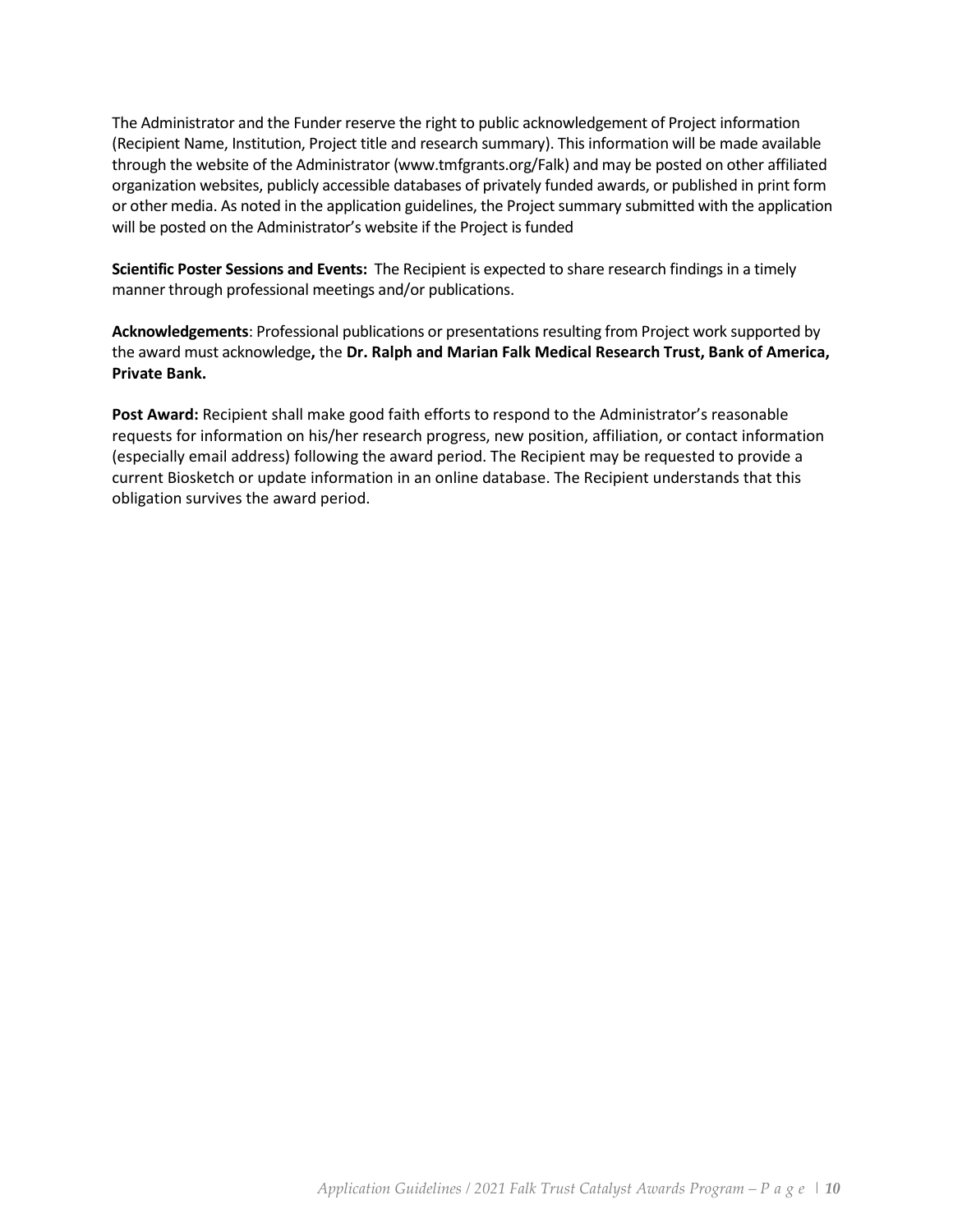# <span id="page-10-0"></span>**APPLICATION INSTRUCTIONS**

#### **Use this link to begin a NEW application:**

[https://www.GrantRequest.com/SID\\_738?SA=SNA&FID=35094](https://www.grantrequest.com/SID_738?SA=SNA&FID=35094)

#### **Return to a SAVED application:**

[https://www.GrantRequest.com/SID\\_738?SA=AM](https://www.grantrequest.com/SID_738?SA=AM)

#### **Sharing/Transferring your application with your Institutional Representative(s) for Certification:**

- The Applicant is considered the "Owner" of this request. The Applicant/Owner is required to secure sign off from their Institutional Representatives, such as OSP and Finance, by "transferring ownership" temporarily to complete the Institutional Representative Information
- Transfer takes place on the applicant's account page: [https://www.GrantRequest.com/SID\\_738?SA=AM](https://www.grantrequest.com/SID_738?SA=AM)
- All contacts must have an Account to share applications
- New users will Create an Account with their own email and password
- Use the transfer icon under the **Action** heading to transfer ownership
- The Institutional Representative will transfer ownership back to the Applicant prior to submission

### **Please complete the following tabs in the online form:**

- **Institution's Tax ID Number**
- **Eligibility Quiz**
- **Applicant Data**: Institution, Contact, and Educational background information. Provide the PI's ORCID identification number, if available. If there are **multi-PIs**, one must be designated as the "Administrative or Lead" PI and only that person will complete the Face Sheet.
- **Key Personnel**: Multi-PI and Collaborator names and institutional affiliations should be supplied in the Key Personnel fields, if applicable.
- **Research Proposal**: Project Title, Keywords, Project Summary, Non-technical Summary and Overview, Experimental Systems, Translational Stage, Description of Translational Potential, and Applicant's initials to certify the accuracy of submitted information.
- **Institutional Certification:** Complete Institutional Contact fields. The Institutional Representative administratively responsible for the oversight of the project must certify that the eligibility requirements have been met, that the Institution has reviewed the application and approved it for submission, and that the Institution understands the Terms of the Award. Endorsement by the Institutional Representative confirms that the Institution will commit to appropriate oversight if the project is funded, including ensuring that the Lead Applicant has obtained any required human subjects (IRB), animal use (IACUC), or institutional equivalent approvals.
- **Attachments**: **Two Uploads are required-** please name the files:
	- **1.** LastName, FirstName 2022T.pdf **Application Form** should include the items listed below combined into PDF for upload. On the final PDF, make sure all pages are numbered sequentially starting with the Application Cover Sheet as page #1. This PDF must be named LastName, FirstName 2022T.pdf (for example, Doe, Jane 2022T.pdf).
	- **2.** LastName, FirstName 2022T\_Budget.xlsx **Budget and Other Support Form**

**Templates** for Application Form (Word), Budget Form (Excel): <https://hria.org/tmf/FalkTAP>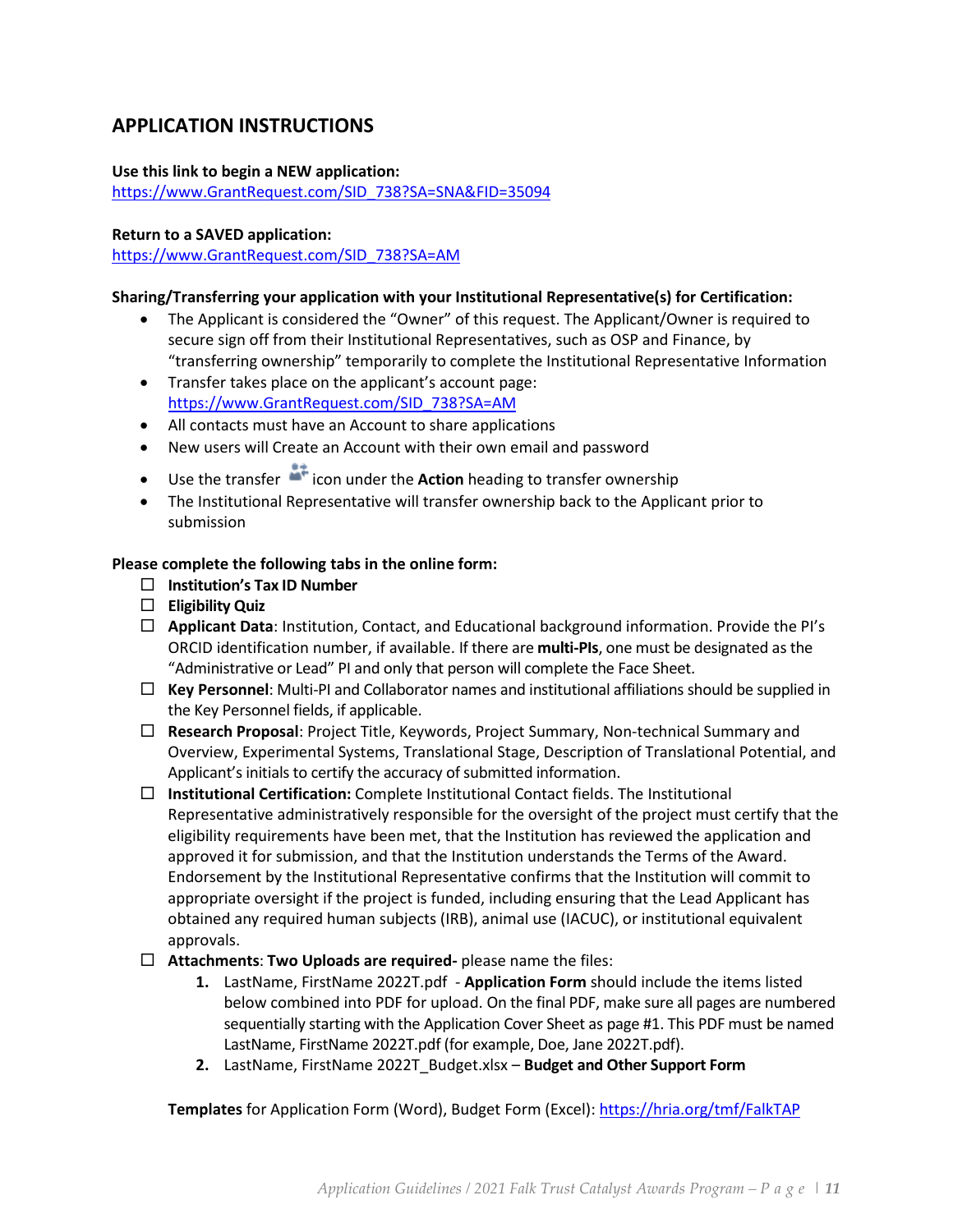### **Application Form (PDF):**

- **A. Cover Page:** Requested duration, amount requested, translational stage, certification, and investigative team.
- **B. Table of Contents:** Follow the Table of Contents template and number all pages sequentially.
- **C. Project Title and Summary, Performance Sites, Non-Technical Overview and Summary, and Description of Translational Potential:** Follow the instructions in the application form template for each section.
- **D. Research Proposal:** Outline succinctly how the proposed research project addresses critical scientific and therapeutic roadblocks that may open new avenues for treating and curing disease.

**Research Proposal Format**: Arial 11 font and size must be used in the text of the research proposal section. Use single spacing within paragraphs, double spacing between paragraphs and 1-inch margins on all four sides. Figure legends do not count towards word limits, however any figures, graphs, tables or pictures, including their legends must fit within the indicated page limits for each section. For these visuals, the minimum is an 8 point-font size. Supplementary material (e.g. reprints of publications, appendices, and additional data) are not permitted.

### **Utilize headings provided in the application template. Include these sections:**

- **1) Background and Significance (maximum 1000 words, 2 pages including figures):** Summarize the previously approved, detailed rationale for the entire transformational research program. Be sure to include any new advances since the Catalyst Award application was written. Include sufficient background information to allow non-subject matter experts to assess the proposal.
- **2) Preliminary data (maximum 1000 words, 3 pages including figures):** Describe the results of the Catalyst award that have informed this proposal, referencing the project milestones table from the original Catalyst application.
- **3) Specific Aims (maximum 500 words, 1 page including figures):** These should be specific, measurable, and necessary preliminary steps for the overall research effort. These should be based on those in the original Catalyst Awards but may be modified to reflect the results of the Catalyst award or accumulating knowledge in the field.
- **4) Research design, experimental methods, and analytical plan (maximum 2000 words, 4 pages including figures)**
- **5) Research limitations and contingencies (maximum 300 words)**
- **6) Community engagement (maximum 250 words):** Briefly explain how the patient and payer voice has been involved in developing the project if relevant. Explain how you intend to include patient input going forward including any plans for patient or community engagement and dissemination of results. Please note that award funding may be budgeted for this purpose.
- **7) Commercialization potential (maximum 250 words):** Briefly explain how the eventual product will be used in clinical medicine if successful. If relevant, explain the value proposition in the context of the competitive environment, and the market potential for the proposed product. How will the cost of the product relate to the value gained in improved quality and length of life?
- **8) Investigative team (maximum 200 words):** Briefly describe how the team will function including the relevant qualifications of the investigative team and how the team members, including collaborators, will contribute to the project. If relevant, include how the team will bring diverse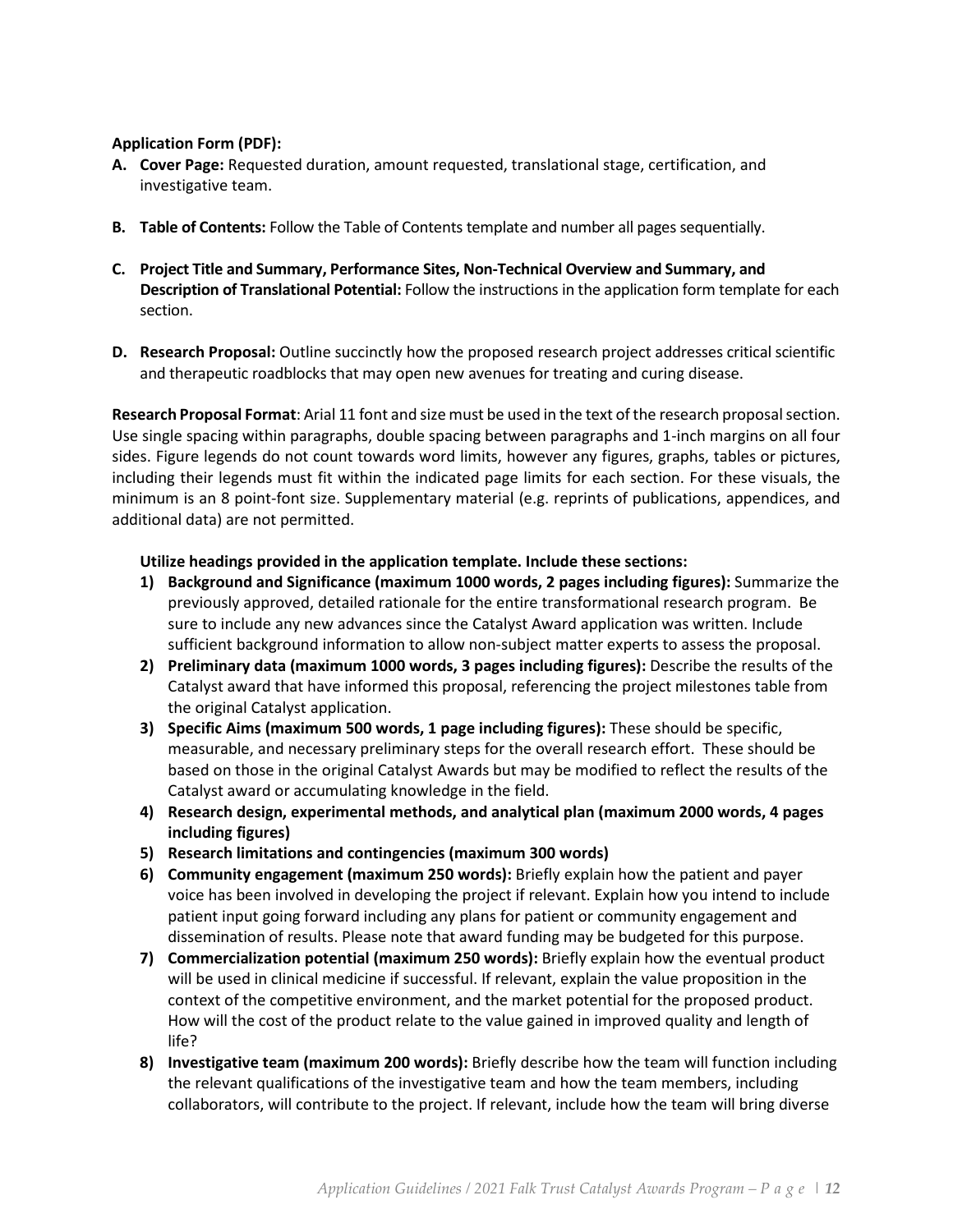perspectives and promote diversity, equity, and inclusion within the team and/or in the research process. This section can include the management plan.

- **9) Transformational Project Milestones and Research Plan Table (maximum 1 page):** Create a summary table, based on the specific aims of the original Catalyst project, which describes the proposed milestones and benchmarks. The successful completion of these activities **will form the basis of measuring achievement of the project goals**. Please include specific data, methods, and benchmarks that will demonstrate achievement of the milestone. Quantitative benchmarks must include statistical methods including sample size justification. Note: (1) All personnel and collaborations should be related to the achievement of milestones. (2) Please include a milestone that describes plans for dissemination of results. *Due to the increased flexibility in the award duration, proposed timelines and milestones should be realistic, and No Cost Extensions will only be approved in exceptional cases*.
- **10) Optional Sections, not included in page limit**: (a) management plan required for multiple-PI projects, optional for others (if not included in the Investigative Team section above). (b) Human or animal studies considerations, as applicable. For human studies, include an enrollment table that describes recruitment of women and racially and ethnically diverse participants in proportions that reflect how the disease affects the population.
- **11) Literature Cited (not included in page limit)**
- **E. Biosketch of PI/Applicant (use the latest NIH biosketch, max 5 pages)**: If applicable, please also include Multi-PI Biographical Sketch(es) to the upload. It is not necessary to include a collaborator's biosketch unless they are key personnel.
- **F. Department or Division Chair's Letter**: This letter (forwarded to the Applicant for upload) must address the applicant's qualifications to conduct the proposed research as well as note the space and equipment available for the completion of the project. If the applicant is Chair of his/her department, a letter of recommendation from the Dean should be submitted. The letter should include a section summarizing the institution's commitment to diversifying the research workforce, and should provide evidence of how the institution prioritizes diversity, equity, and inclusion as core values.
- **G. Letter(s) of Collaboration (if applicable)**: When applicable, letters confirming the availability of resources outside the Applicant's institution or letters confirming any significant collaboration may be included (forwarded to the Applicant for upload). These are not additional letters of recommendation.

#### **Budget and Other Support Form (Excel)**

**A. Budget, Summary, and Justification:** Complete each tab in the Excel spreadsheet template as indicated in the instructions on tab 1. Indirect costs (institutional overhead) may not exceed 10% of direct costs. In instances where there is a subcontract, the subcontract budget must be included and combined dollar amount for indirects taken by both the Award Recipient Institution and the contracting institution may not exceed total allowed indirects per award. Budgets should reflect only the amount needed to conduct the proposed research. The maximum budget should not be requested unless it is genuinely needed. The justification for all budget items must be explained. The compensation for personnel funded by Falk awards cannot exceed the NIH salary cap. For personnel whose institutional salary exceeds the applicable rate, the amount of salary charged to the Falk award must be limited to their percent effort multiplied by the salary cap rate. Salaries must be in proportion to the percent effort on the research project; however, percent effort may exceed the percent of total salary support requested from the Program. If the requested salary for any personnel listed on the proposal exceeds the NIH salary cap the application will not be processed.